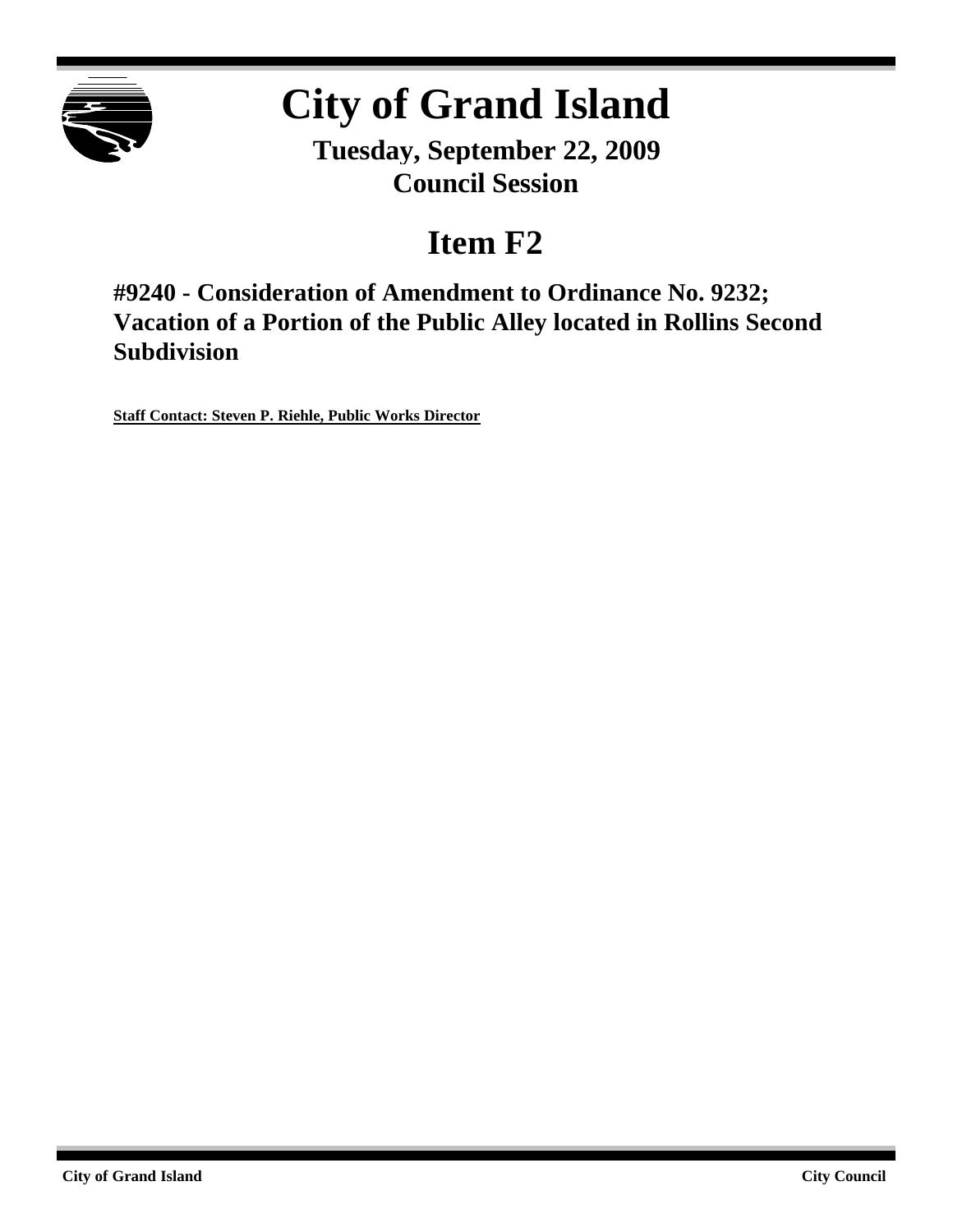# **Council Agenda Memo**

| From:           | Steven P. Riehle, Public Works Director                                                                                                        |
|-----------------|------------------------------------------------------------------------------------------------------------------------------------------------|
| <b>Meeting:</b> | September 22, 2009                                                                                                                             |
| Subject:        | Consideration of Amendment to Ordinance No. 9232;<br>Vacation of a Portion of the Public Alley located in<br><b>Rollins Second Subdivision</b> |
| Item $#$ 's:    | $F-2$                                                                                                                                          |
| $Presenter(s):$ | Steven P. Riehle, Public Works Director                                                                                                        |

#### **Background**

On September 8, 2009 the City Council approved Ordinance No. 9232, which vacated the public alley between Lot One (1), Block Nine (9) and Lot Ten (10), Block Nine (9) in Rollins Addition.

#### **Discussion**

Ordinance No. 9232 incorrectly listed the description for the alley vacation, due to the area being resubdivided. The accurate description for the alley vacation is a portion of the public alley between Lot One (1) and Lot Two (2), Block Nine (9) Rollins Addition and Lot Two (2) in Rollins Second Subdivision.

#### **Alternatives**

It appears that the Council has the following alternatives concerning the issue at hand. The Council may:

- 1. Move to approve
- 2. Refer the issue to a Committee
- 3. Postpone the issue to future date
- 4. Take no action on the issue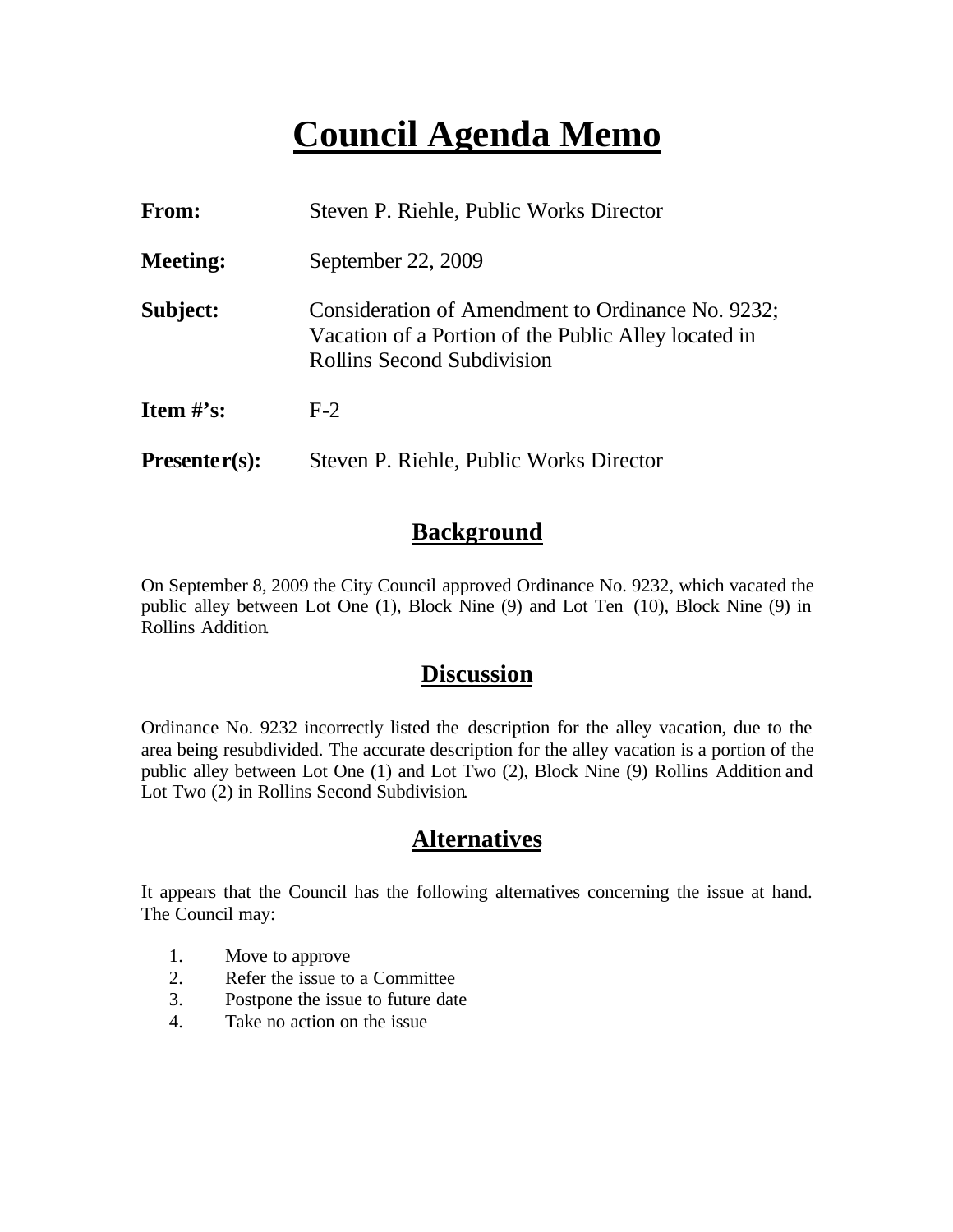### **Recommendation**

Public Works Administration recommends that the Council approve an ordinance to vacate the alley with the correct legal description.

### **Sample Motion**

Move to approve Ordinance No. 9240.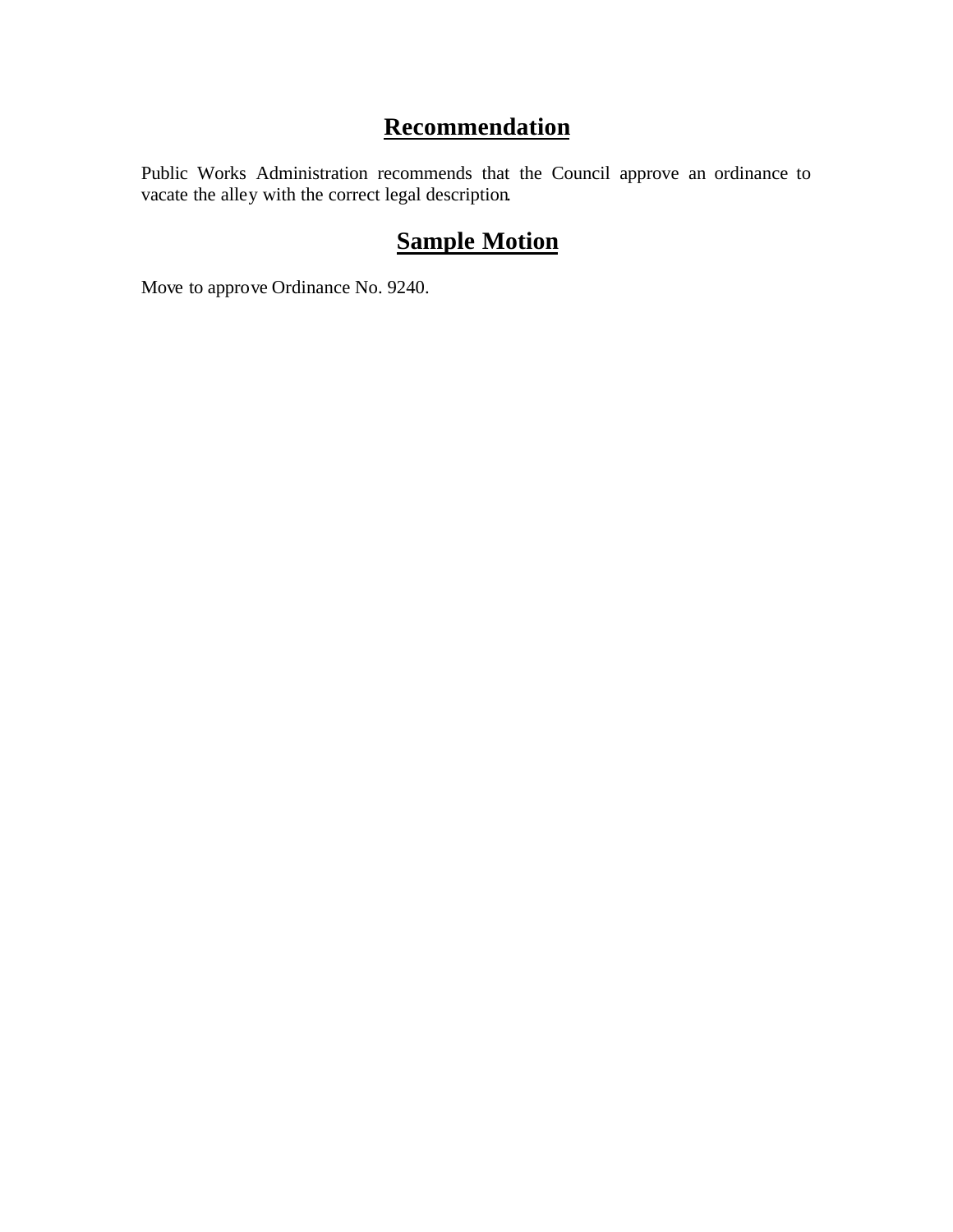• THIS SPACE RESERVED FOR REGISTER OF DEEDS •

#### ORDINANCE NO. 9240

An ordinance to vacate a portion of the public alley between Lot One (1) and Lot Two (2), Block Nine (9) Rollins Addition and Lot Two (2) in Rollins Second Subdivision to Grand Island, Hall County, Nebraska and to provide for filing this ordinance in the office of the Register of Deeds of Hall County; to repeal any ordinance or parts of ordinances in conflict herewith; and to provide for publication and the effective date of this ordinance.

BE IT ORDAINED BY THE MAYOR AND COUNCIL OF THE CITY OF GRAND ISLAND, NEBRASKA:

SECTION 1. That a portion of the public alley located between Lot One (1) and

Lot Two (2) in Block Nine (9) in Rollins Addition and Lot Two (2) in Rollins Second

Subdivision to Grand Island, Hall County, Nebraska is hereby vacated and more particularly

described as follows:

COMMENCING THE SOUTHWEST CORNER OF LOT 2 OF SAID BLOCK 9, SAID POINT ALSO BEING ON THE NORTH LINE OF SAID ALLEY RIGHT OF WAY (R.O.W.); THENCE ON AN ASSUMED BEARING OF N61°34'32"E ALONG SAID NORTH ALLEY R.O.W. LINE A DISTANCE OF 46.16 FEET TO THE POINT OF BEGINNING; THENCE CONTINUING N61°34'32"E ALONG SAID NORTH ALLEY R.O.W. LINE A DISTANCE OF 59.55 FEET TO THE SOUTHEAST CORNER OF LOT 1 OF SAID BLOCK 9, SAID POINT

> Approved as to Form  $\overline{a}$ September 17, 2009 ¤ City Attorney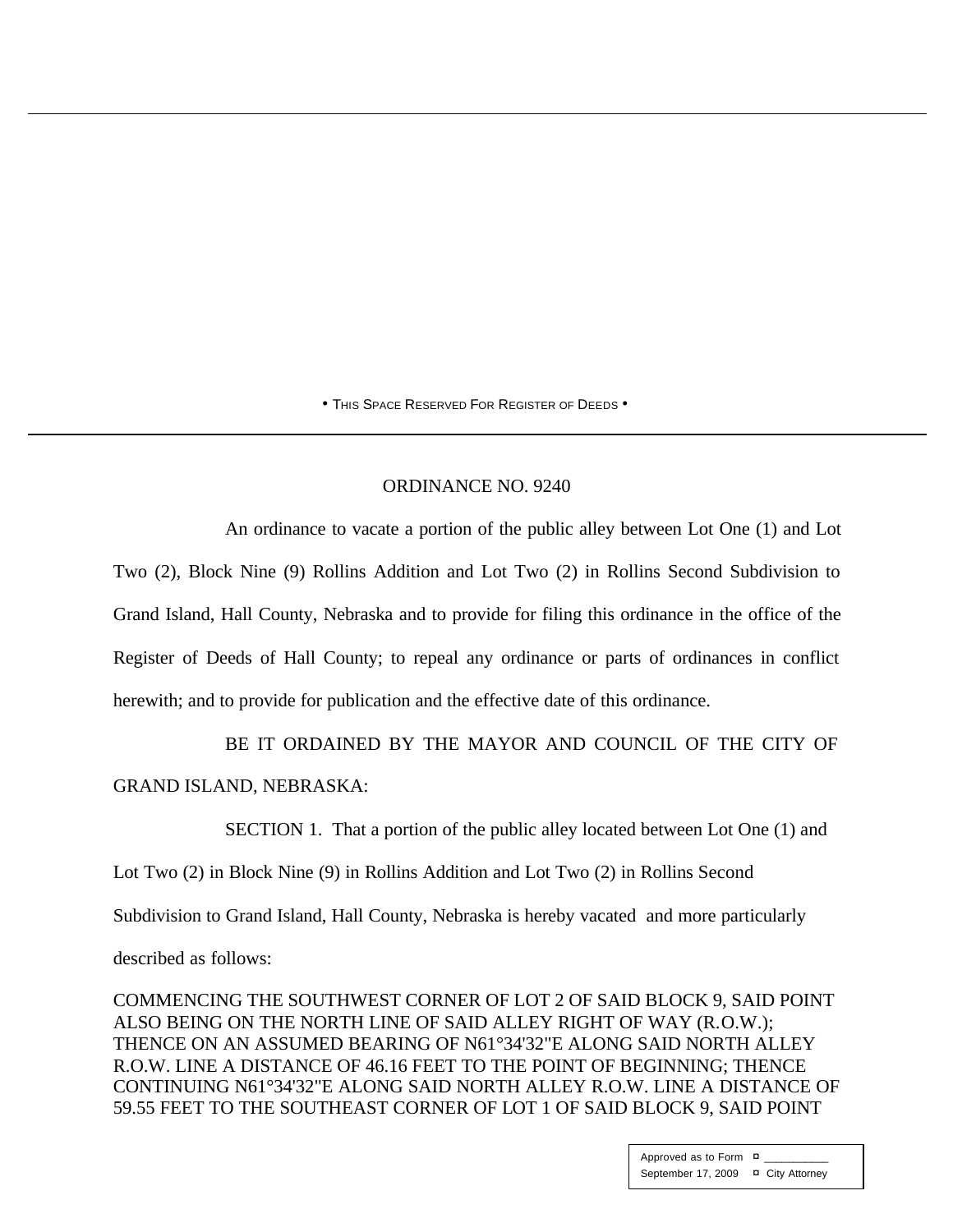#### ORDINANCE NO. 9240 (Cont.)

ALSO BEING THE POINT OF INTERSECTION OF SAID NORTH ALLEY R.O.W. LINE AND THE WEST R.O.W. LINE OF EDDY STREET; THENCE S28°12'23"E A DISTANCE OF 16.15 FEET TO THE NORTHEAST CORNER OF LOT 2 OF ROLLINS SECOND SUBDIVISION IN THE CITY OF GRAND ISLAND, HALL COUNTY, NEBRASKA, SAID POINT ALSO BEING THE POINT OF INTERSECTION OF SAID WEST R.O.W. LINE OF EDDY STREET AND THE SOUTH LINE OF SAID ALLEY R.O.W.; THENCE S61°35'21"W ALONG SAID SOUTH ALLEY R.O.W. LINE A DISTANCE OF 59.49 FEET; THENCE N28°25'28"W A DISTANCE OF 16.13 FEET TO THE POINT OF BEGINNING. SAID PUBLIC ALLEY R.O.W. CONTAINS 961 SQUARE FEET OR 0.02 ACRES MORE OR LESS.

A public utility easement shall be retained in the area where the alley is vacated. Such public

alley to be vacated is shown and more particularly described on Exhibit A attached hereto.

SECTION 2. The title to the property vacated by Section 1 of this Ordinance

shall revert to the abutting properties.

SECTION 3. This Ordinance is directed to be filed in the office of the Register of

Deeds of Hall County, Nebraska.

SECTION 4. This ordinance shall be in force and take effect from and after its

passage and publication, without the plat, within fifteen days in one issue of the Grand Island

Independent as provided by law.

Enacted: September 22, 2009

Margaret Hornady, Mayor

\_\_\_\_\_\_\_\_\_\_\_\_\_\_\_\_\_\_\_\_\_\_\_\_\_\_\_\_\_\_\_\_\_\_\_\_

Attest:

RaNae Edwards, City Clerk

\_\_\_\_\_\_\_\_\_\_\_\_\_\_\_\_\_\_\_\_\_\_\_\_\_\_\_\_\_\_\_\_